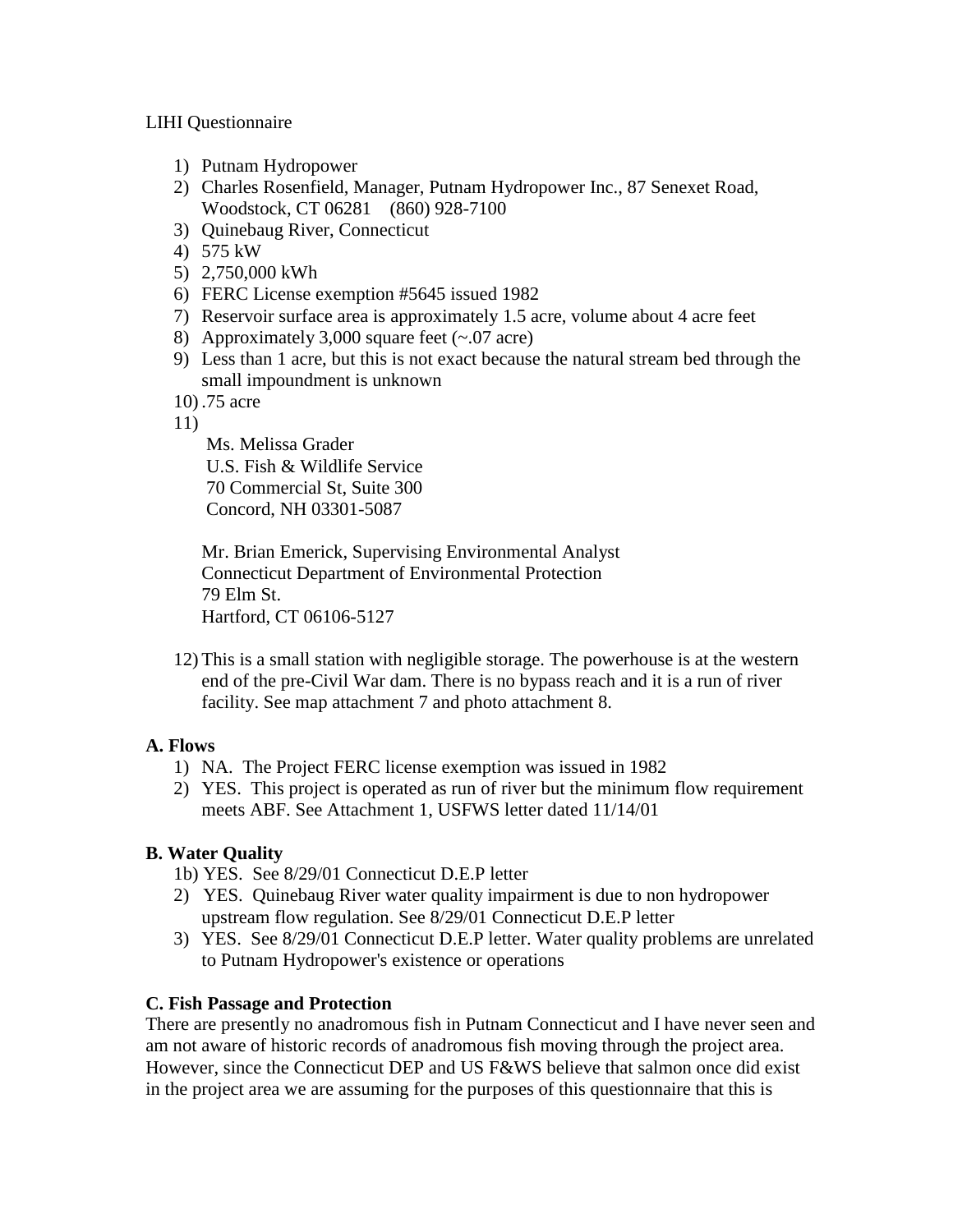correct. As eels presently exist above and below the project Section C will be answered twice, once for anadromous fish (salmon) and once for catadromous fish (eels)

## *Section C Salmon Answers*

- 1) NA. The Project FERC license exemption was issued in 1982
- 2) YES. The agencies believe salmon once existed in the project area. (although "historic records" do not exist.)
- 2a) YES. This Project, or predecessor hydropower operations, did not in whole or in part contribute to the loss of salmon in the river. The first dam at this location was built circa 1830. Other dams downstream and water quality issues related to industrialization would not have allowed any migratory fish in the watershed to get to the base of the dam when it was built.
- 2b) YES. The Project's FERC license exemption requires fish passage construction when the state implements a plan. See 5/18/82 letter attached to 11/14/01 USF&WS letter
- 3) Skip to C5
- 4) Skip to C5
- 5) NA No mandatory fish passage prescription has been issued.
- 6) NA No Resource Agency recommendation has been issued.

## *Section C Eel Answers*

- 1) NA
- 2) NO. Eels presently exist above and below the project dam
- 2a) Skip to C3
- 2b) Skip to C3
- 3)NO. Resource agencies have had the opportunity to issue fish passage prescription since 1982 but have declined to do so. It is expected to be 25 years before eel passage is needed because present numbers are considered low and several dams downstream need to be addressed first. See 8/29/01 CT DEP letter.
- 4) Skip to C5
- 5) NA. No Fish Passage Prescription has been issued
- 6) NA. No Resource Agency recommendation has been issued

#### **D. Watershed Protection**

 1) NA. There are no Agency recommendations or license exemption conditions regarding inundated land or regarding any other watershed issues.

#### **E. Threatened and Endangered Species Protection**

1) NO. There are no T&E species present in the Facility area or downstream reach. See Connecticut DEP letter dated 7/31/01

#### **F. Cultural Resource Protection**

1) YES. There are no cultural resource protection requirements for this project.